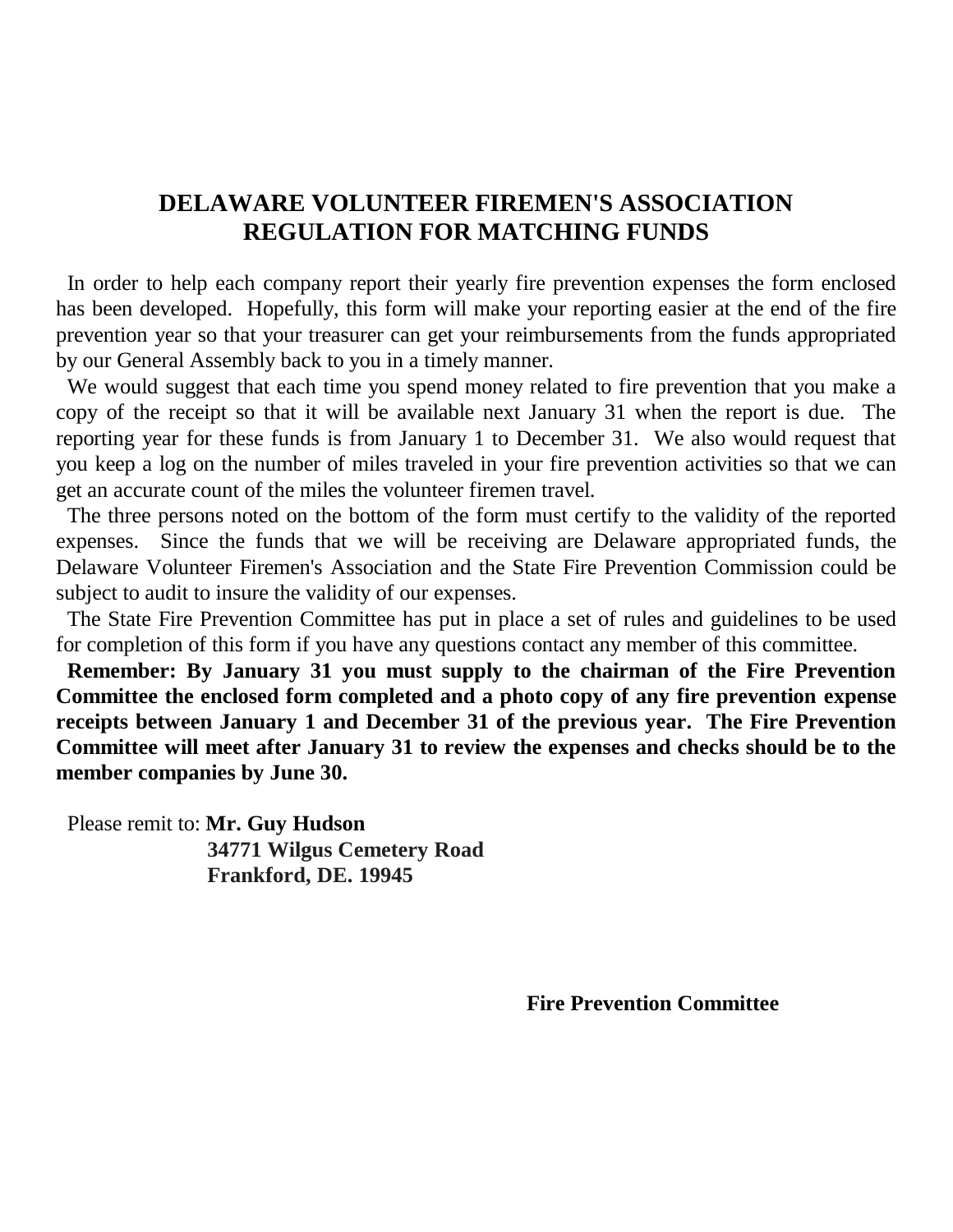**The State of Delaware Budget Act provides an appropriation to the State Fire Prevention Commission as a line item "Statewide Fire Safety Education", meaning the general public gains information from fire service personnel in written or verbal form on fire prevention and fire safety. These funds are to be matched by members of the Delaware Volunteer Firemen's Association for a Statewide Fire Safety Education Program.**

The following are to be used when any fire service organization is applying for their share of the matching funds provided by the State of Delaware. The second and third pages consist of allowable and non-allowable expenses.

- 1. All fire service organizations will use the attached form when applying for any fire prevention and fire safety funds.
- 2. All fire prevention and fire safety budgets over \$5,000.00 must be submitted to the Fire Prevention Committee by June 1 of the current year. All fire prevention payments over \$5,000 will only be awarded after a submitted budget is approved by the fire safety committee. All fire prevention and fire safety budgets will be acted on by August 1 of the current year as funds permit.
- 3. All receipts submitted on the attached form must be approved by the Fire Prevention Committee.
- 4. All fire prevention and fire safety activities must not have a direct financial return.
- 5. All checks for fire prevention and fire safety activities will be issued by June 30 of any given year.
- 6. All expenditures must be directly related to fire prevention or fire safety activities and may be subject to review.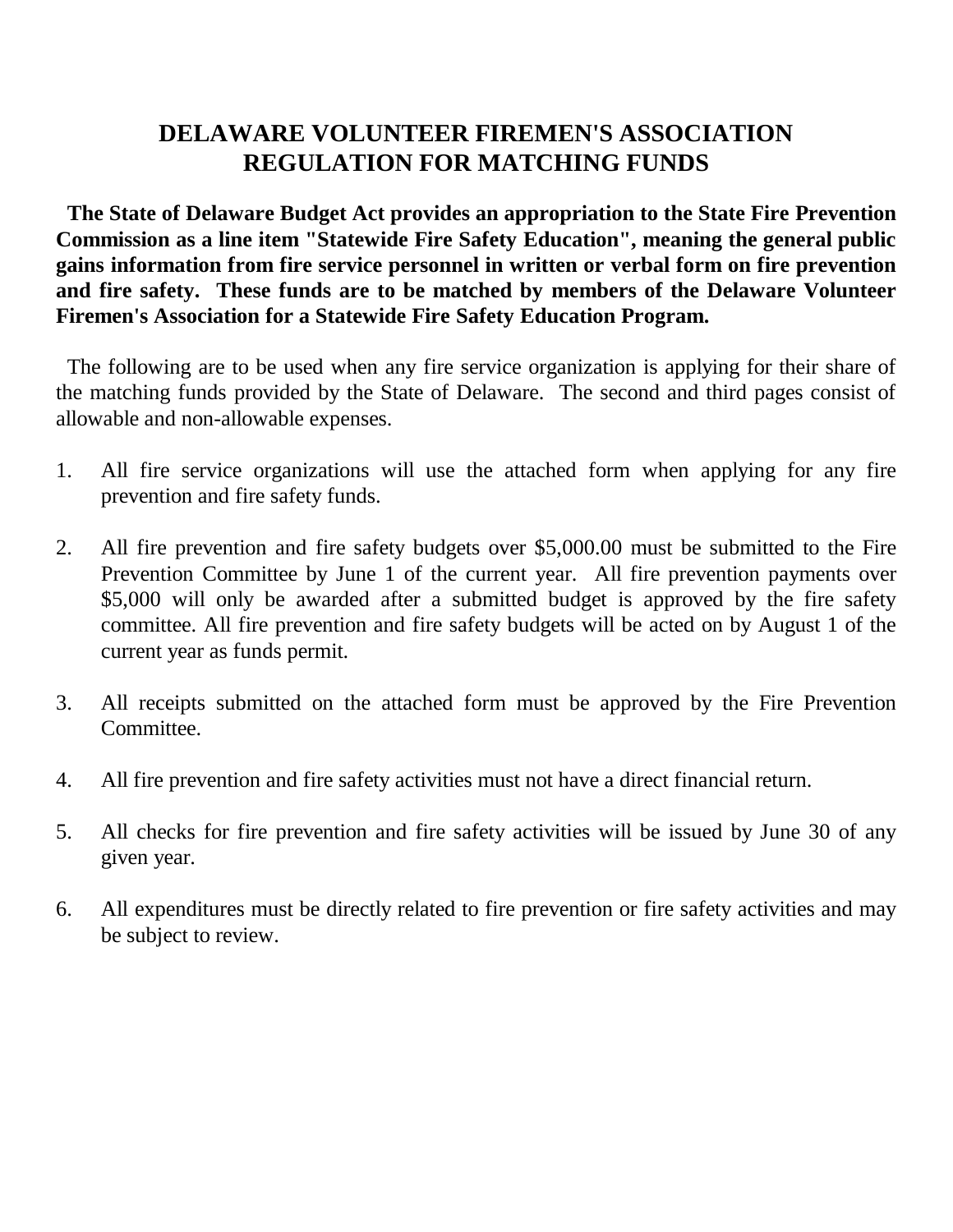Allowable expenses for fire prevention and fire safety education include such items as:

- 1. Fire prevention and fire safety education handout materials.
- 2. Fire prevention or fire safety displays.
- 3. Fire prevention and fire safety education audio-visual material, such as slides, films, transparencies, tape cassettes and video cassettes.
- 4. Prizes for fire prevention activities and fire safety activities.
- 5. Advertising expenses for fire prevention and fire safety educational activities.
- 6. Expenses for outside speakers specify for fire prevention and fire safety education for the general public.
- 7. Expenses for meals provided for fire prevention and fire safety awards banquets for educational functions. Expenses for such functions will be for guests only and the number of guests plus the cost per guest be noted on company letterhead, or statements submitted.
- 8. Registration for fire prevention and fire safety seminars that cover public education, a seminar program must accompany the request.
- 9. Other expenses with prior approval of the fire prevention committee.
- 10. Expenses for fire safety houses, on a preapproved basis only, up to \$500.00 per year.
- 11. Reimbursement for laptops and projectors. The program allows for a maximum reimbursement of \$600.00 for laptops and an maximum of \$400.00 for projectors over a two year period. A contract must be signed and all rules will be strictly enforced.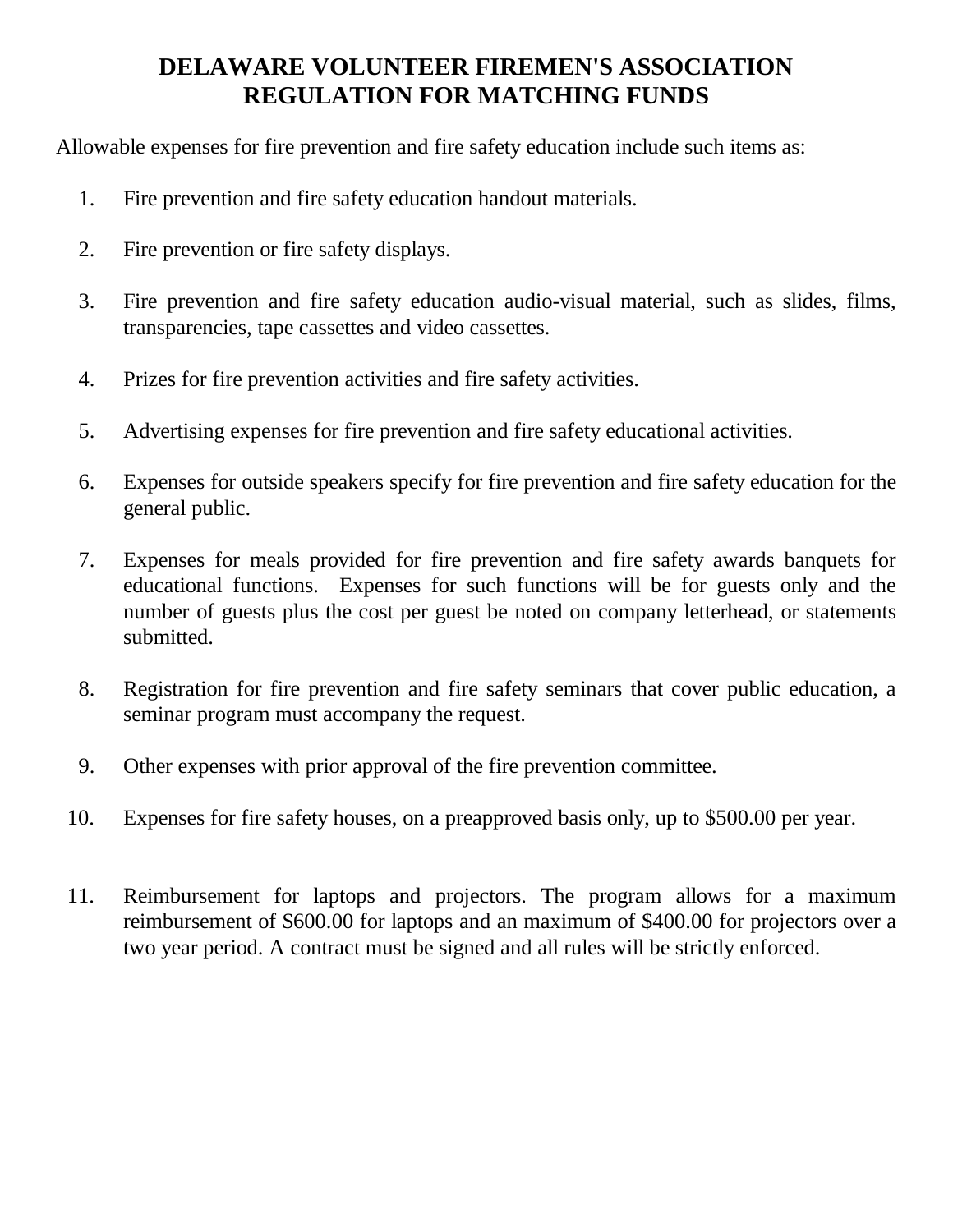Non-allowable expenses include such items as:

- 1. Property (such as land or buildings).
- 2. Vehicles.
- 3. Remodeling or renovations.
- 4. Indirect cost (electric, telephone, heat, fuels, etc.).
- 5. Dues to organizations or federations.
- 6. Meals and travel expenses for company members.
- 7. Entertainment expenses such as luncheons, banquets, gratuities, and decorations for company members.
- 8. Etc.